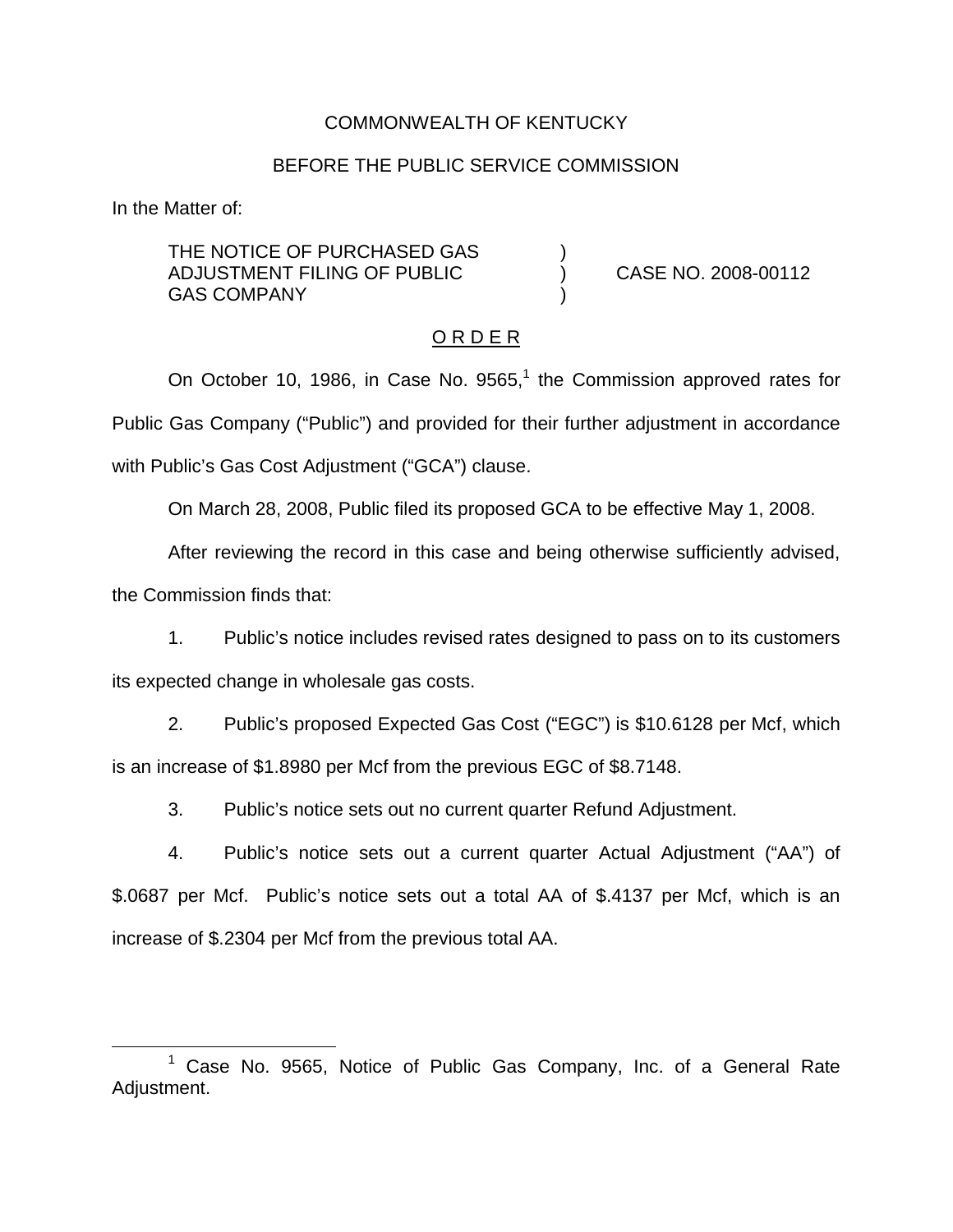5. Public's GCA is \$11.0265 per Mcf, which is \$2.1284 per Mcf more than the previous GCA of \$8.8981.

6. The rates in the Appendix to this Order are fair, just, and reasonable, and should be approved for billing for service rendered by Public on and after May 1, 2008.

IT IS THEREFORE ORDERED that:

1. The rates in the Appendix, attached hereto and incorporated herein, are approved for billing for service rendered on and after May 1, 2008.

2. Within 20 days of the date of this Order, Public shall file with this Commission its revised tariffs setting out the rates authorized herein.

Done at Frankfort, Kentucky, this 15<sup>th</sup> day of April, 2008.

By the Commission

dtive Director